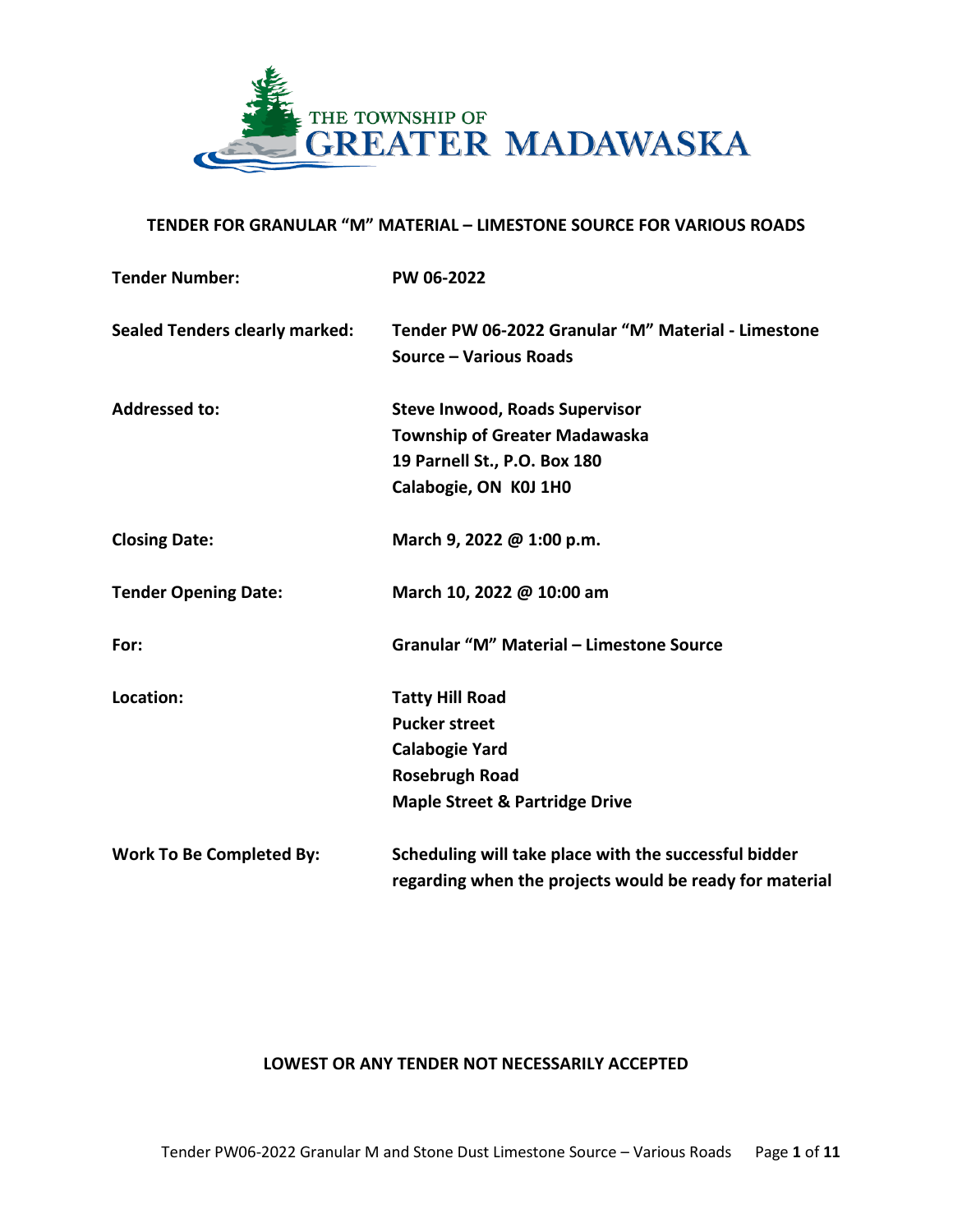| <b>Name of Individual or Firm:</b> |  |
|------------------------------------|--|
| (Hereafter referred to as the      |  |
| "Contractor")                      |  |
| <b>Address:</b>                    |  |
| <b>Signature of Person</b>         |  |
| <b>Signing for Firm:</b>           |  |
|                                    |  |
| <b>Email Address:</b>              |  |
|                                    |  |
| Date:                              |  |
| <b>Office of Person</b>            |  |
| <b>Signing for Firm:</b>           |  |
|                                    |  |
| <b>Witness or Firm Seal:</b>       |  |
|                                    |  |
| <b>TOTAL QUOTE:</b>                |  |

**(Including Applicable Taxes)**

All bidders who download any bid opportunity from the Township of Greater Madawaska Web Page are to check the page often for any changes or addendums. It is the bidders' sole responsibility to access the Web Page and download any changes or addendums to any bid opportunity. Any bids received that do not include posted addendums and/or change notices may be rejected.

Tender PW06-2022 Granular M and Stone Dust Limestone Source – Various Roads Page **2** of **11**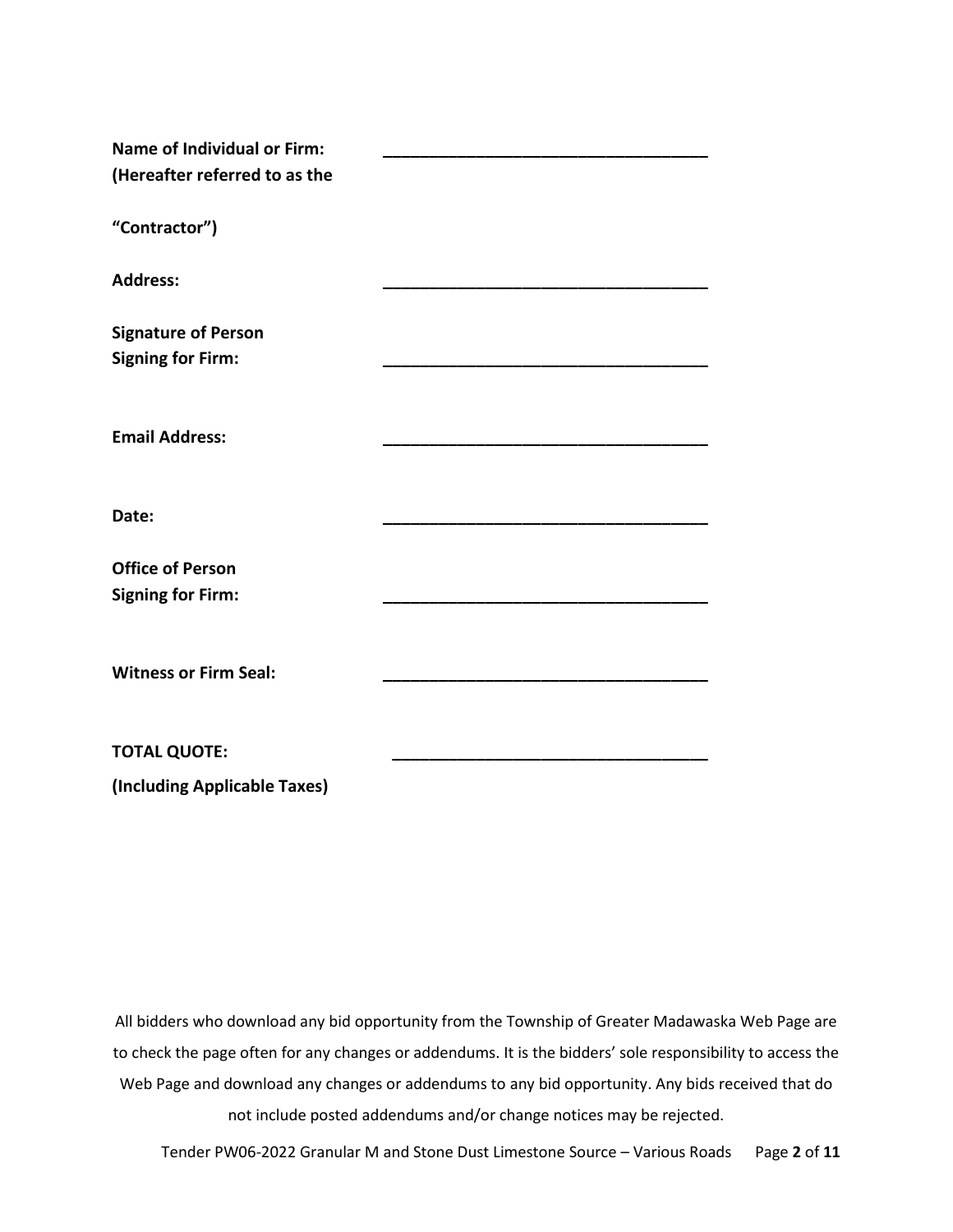The Contractor has carefully examined the provisions, plans, specifications and conditions attached to this Tender and has carefully examined the site and location of the work to be done under this contract, and the Contractor understands and accepts the said provisions, plans, specifications and conditions, and for the prices set forth in this Tender, hereby offers to furnish all machinery, tools, apparatus and other means of construction, furnish all materials, except as otherwise specified in the contract, and to complete the work in strict accordance with the provisions, plans, specifications and conditions attached to this Tender.

Attached to this Tender is a certified cheque in the amount specified in the "Tendering Requirements": made payable to the Township of Greater Madawaska. The proceeds of this cheque shall, upon acceptance of the Tender constitute a deposit which shall be forfeited to the Municipality if the Contractor fails to complete the work in accordance with the Tender documents.

Tenders shall be open for acceptance for a period of 30 days after the closing date. After this time, the Tender may only be accepted with the consent of the successful bidder.

Notification of Acceptance shall be made by regular post, addressed to the Contractor at the address contained in the Tender and upon such notification of acceptance within the Tender shall constitute the contract between the parties. Therefore, no agreement for, or other separate document will be required.

It is agreed that the Tender quantities are estimated only and may be increased or decreased by the municipality without alteration of the contract price. However, should such increase or decrease exceed 20%, then either party to the contract may request, in writing, that negotiations be carried out to determine if a revised unit price would be appropriate.

The Contractor must notify the Township a minimum of 48 hours prior to commencing the work.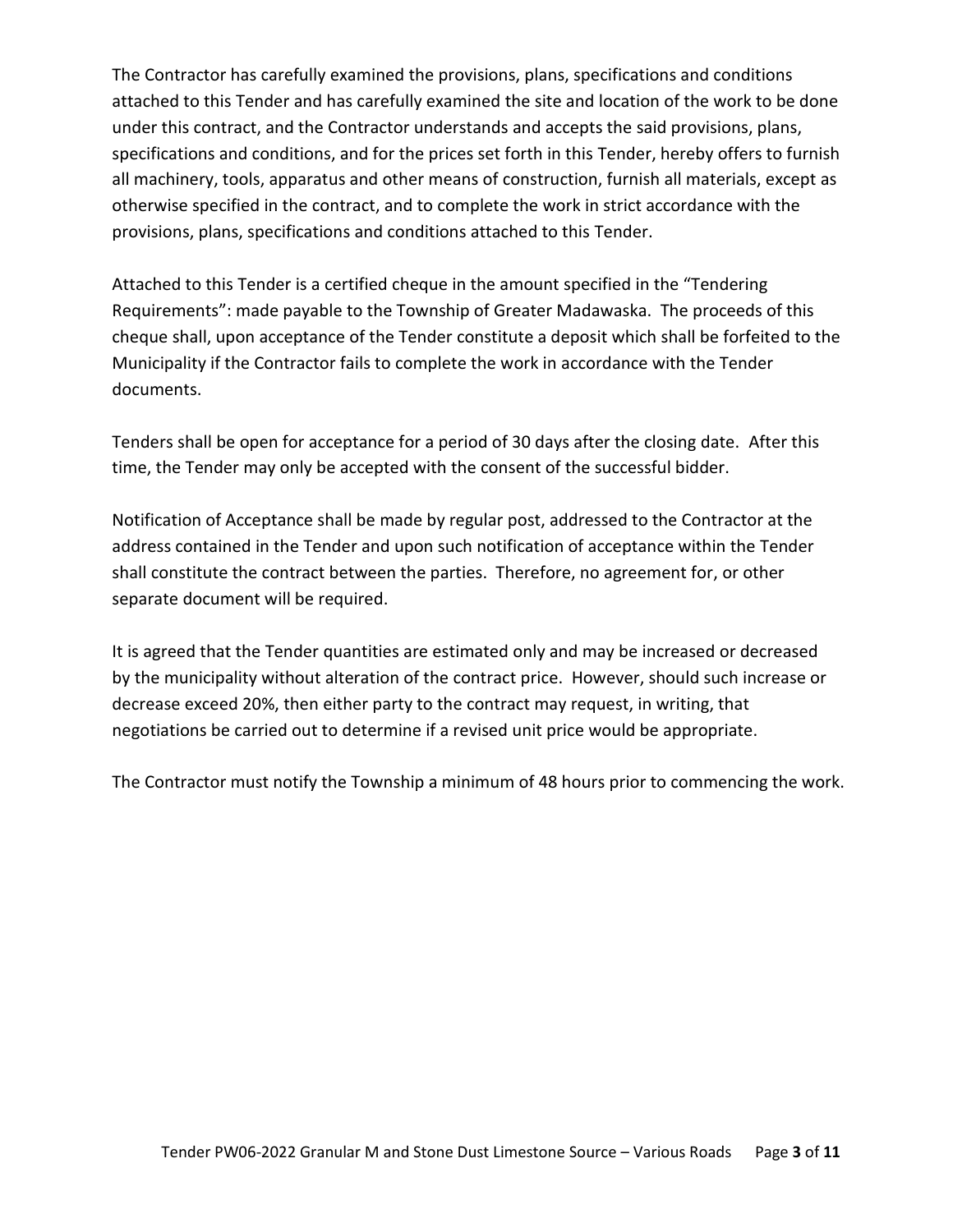| In submitting this tender/quotation, I/we, on behalf of |                         |
|---------------------------------------------------------|-------------------------|
| certify the following:                                  | (legal name of company) |

a) **As employer and Consultant OR Constructor for this project, I/we agree to remain in compliance with the requirements of the "Accessibility For Ontarians With Disabilities Act, 2005", including Ontario Regulation 191/11 and Ontario Regulation 429/07.**

**Dated at this day of , 2022.**

**(Authorized Signing Officer)**

**(Title)**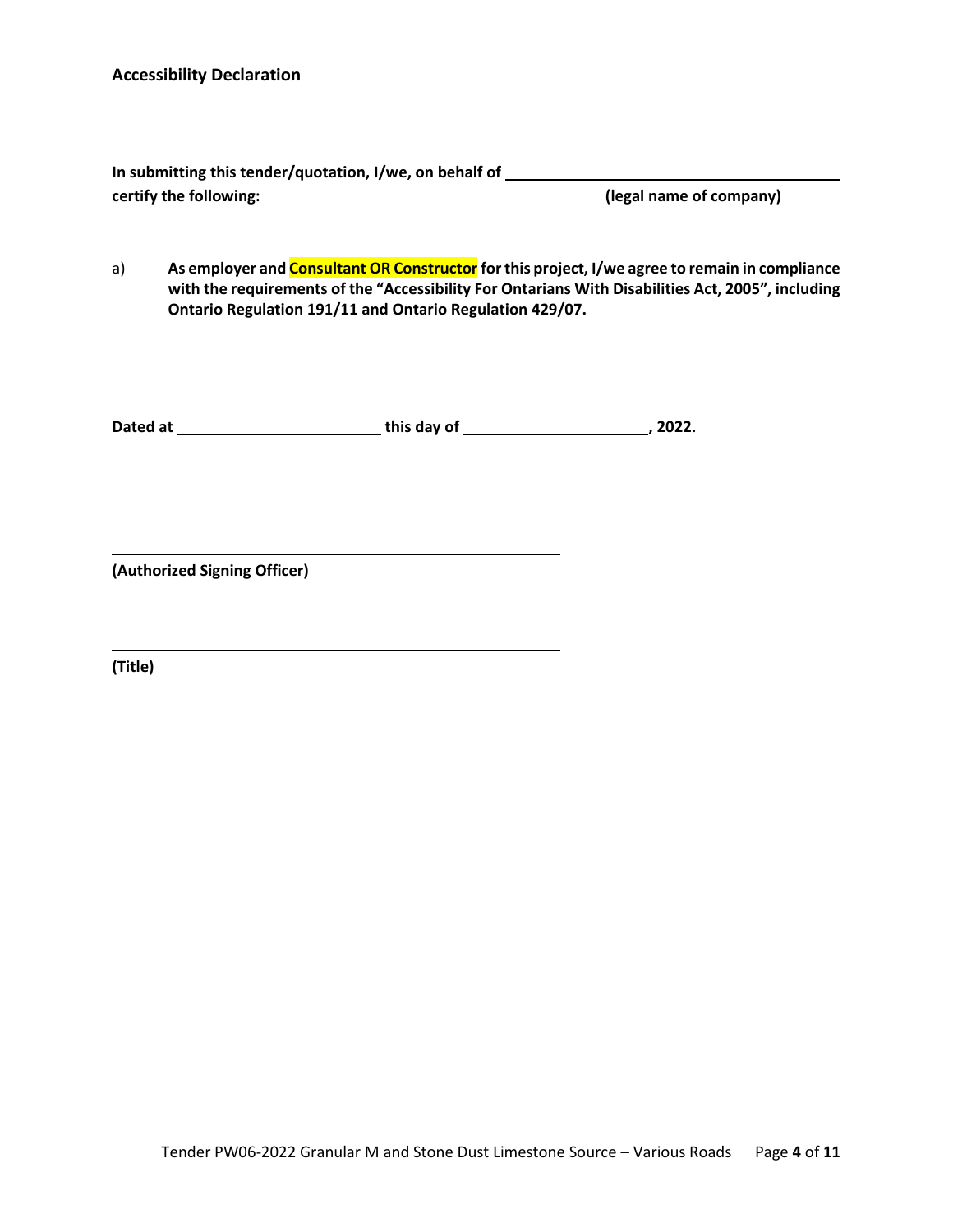| Item | Description              | Approximate | Unit Price | Total |
|------|--------------------------|-------------|------------|-------|
|      |                          | Quantity    | Per Tonne  |       |
| 1.   | <b>Tatty Hill Road</b>   | 2,000 Tonne |            |       |
|      |                          |             |            |       |
| 2.   | <b>Pucker Street</b>     | 1650 Tonne  |            |       |
| 3.   | Calabogie Yard           | 1,000 Tonne |            |       |
|      | 12470B Lanark Road       |             |            |       |
|      | Stockpiled               |             |            |       |
| 4.   | Rosebrugh Road           | 900 Tonne   |            |       |
| 5.   | Maple Street & Partridge | 600 Tonne   |            |       |
|      | <b>Drive</b>             |             |            |       |
|      |                          |             |            |       |

| Sub Total for Granular "M" |  |
|----------------------------|--|
| Limestone:                 |  |

Plus H.S.T.  $\zeta$ 

**TOTAL TENDER PRICE \$\_\_\_\_\_\_\_\_\_\_\_\_\_\_\_\_\_**

## **Ontario Taxes**

All Ontario Taxes will be included where applicable to municipalities. It should be noted that the Statutory Declaration requires the Contract to indicate the amount of Ontario Tax remitted by the Contractor to the Province.

#### **Please Note**:

Minimum of 8 tandem trucks or equivalent to be registered daily for the duration of the contract. Any interruption in the supply of trucks may lead to the cancellation of the days activities under the direction of the Road Superintendent.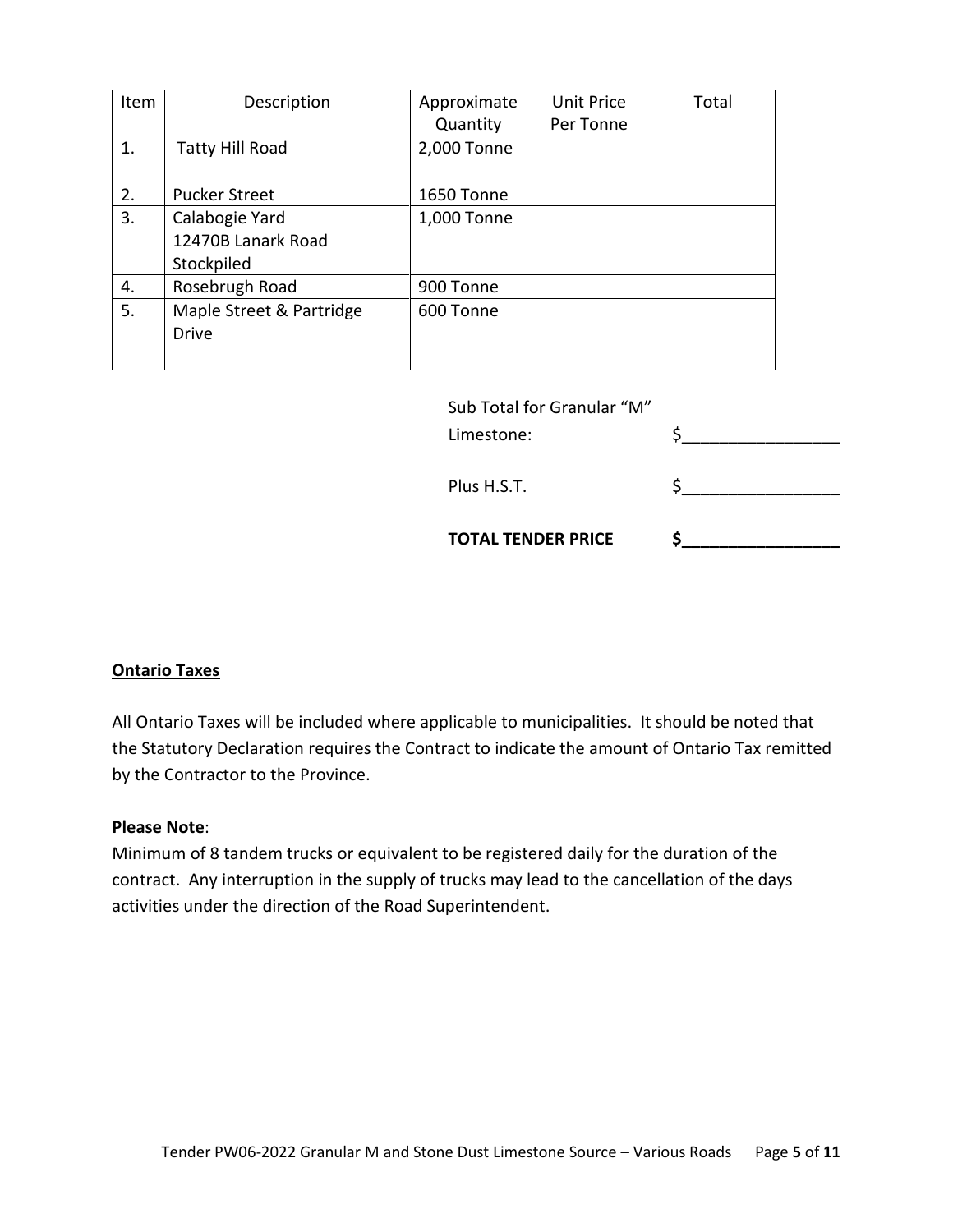## **BASIS OF REJECTION OF TENDER**

In addition to lowest or any tender(s) not necessarily accepted, tenders may also be rejected for any one of the following reasons:

- Bids received after closing date.
- Bids received on other than the tender form supplied.
- Bids not completed in ink
- Qualified or conditional bids.
- Bids not properly signed and sealed.

## **TENDER DEPOSIT**

A certified cheque made payable to the Township of Greater Madawaska in the amount of 10% of the total Tender must be submitted with the Tender. The cheque of the unsuccessful bidders will be returned within seven days of Tender opening. The cheque of the successful bidder will be retained until Municipality's acceptance of the work.

Tenders not accompanied by a certified cheque will not be considered.

If the successful bidder wishes, he may file with the Municipality a completed performance bond, signed and sealed by a recognized bonding company, in the amount of 100% of the total estimated Tender.

Upon receipt of such a bond, the Tender deposit will be returned to the contractor.

## **RIGHT TO ACCEPT OR REJECT TENDERS**

The owner reserves the right to reject any or all Tenders or to accept any Tender should it be deemed to be in their best interest to do so.

Tenders which are incomplete, conditional or obscure, or which contain additions not called for, erasures, alterations, or irregularities of any kind, may be rejected as informal.

# **ABILITY AND EXPERIENCE OF BIDDER**

The owner reserves the right to reject the Tender of any bidder who does not furnish satisfactory evidence of sufficient capital, plant and experience to successfully prosecute and complete the work in the specified time.

## **LIABILITY INSURANCE**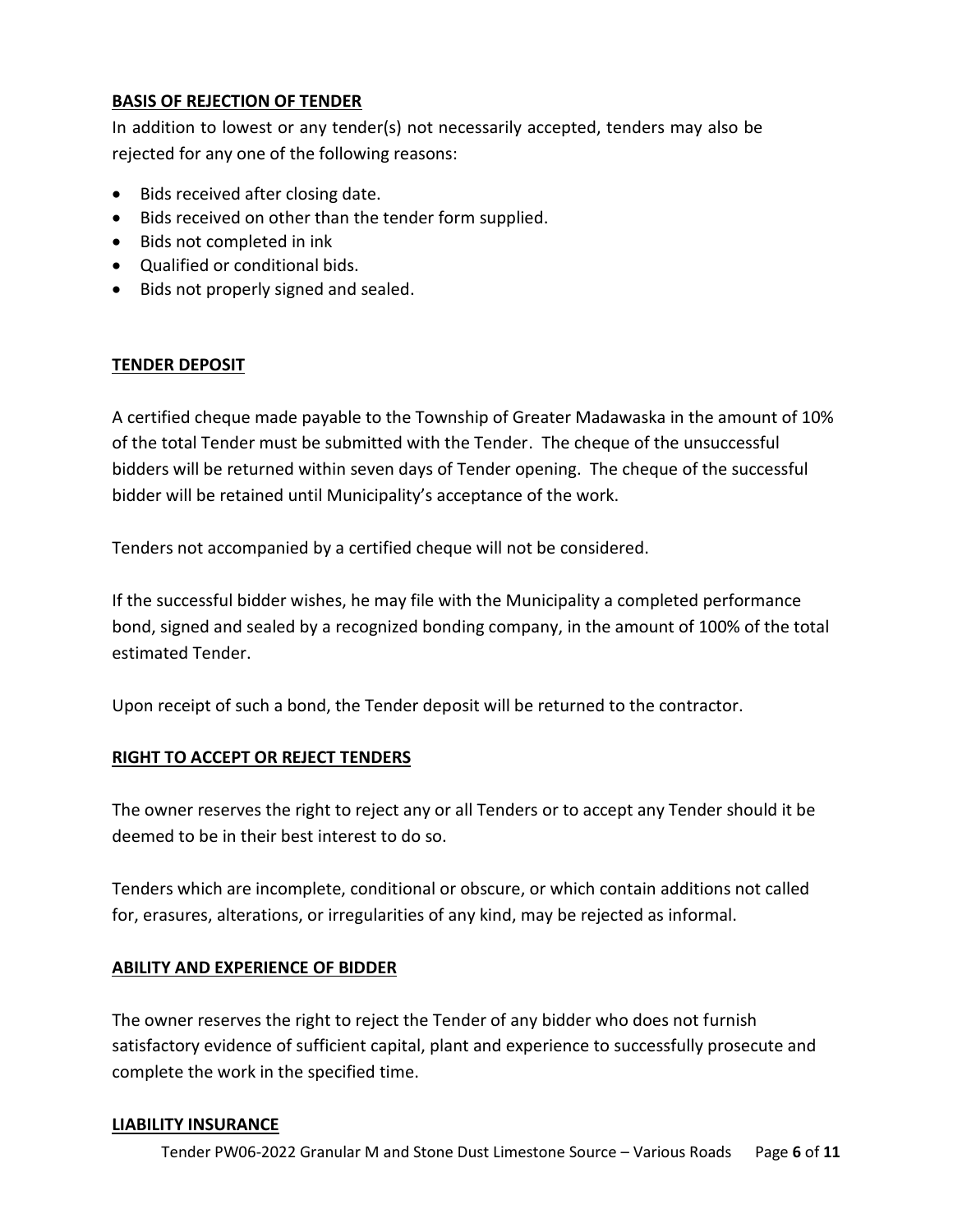Commercial General Liability Insurance shall be issued on an occurrence basis for an amount of not less than \$5,000,000. per occurrence / \$5,000,000. annual aggregate for any negligent acts or omissions by contractor relating to their obligations under this Agreement. Such insurance shall include, but is not limited to bodily injury and property damage including loss of use; personal injury; contractual liability; premises, property & operations; non-owned automobile; broad form property damage.

Such insurance shall add the Township of Greater Madawaska as Additional Insured with respect to the operations of contractor. This insurance shall be non-contributing with and apply as primary and not as excess of any insurance available to the Township.

Automobile liability insurance with respect to owned or leased vehicles used directly or indirectly in the performance of the services covering liability for bodily injury, death and damage to property with a limit of not less than \$5,000,000 inclusive for each and every loss. The Policies shown above shall not be cancelled unless the Insurer notifies the Township in writing at least sixty (60) days prior to the effective date of the cancellation. The insurance policy will be in a form and with a company which are, in all respects, acceptable to the Township.

The Township reserves the right to request additional insurance (ie. Environmental Liability Coverage) to comply with exposure associated with a particular job.

The Contractor agrees to indemnify and save harmless the Owner from all costs, losses, damages, judgements, claims, demands, suits, actions or other proceedings in any manner based upon, occasioned by or attributable to anything done or omitted to be done by the Contractor, its directors, officers, employees, agents or volunteers in connection with services provided.

Contractor shall forward a certified copy of the policy or certificate thereof to the municipality before the work is started.

# **WORKPLACE SAFETY AND INSURANCE BOARD**

The Contractor must provide a current Workplace Safety and Insurance Board Clearance Certificate to be eligible for specified works.

# **CVOR ABSTRACT**

The Contractor must provide a current Commercial Vehicles Operators Registration Level 1 Abstract. Current would be within two months of the commencement of the project.

Tender PW06-2022 Granular M and Stone Dust Limestone Source – Various Roads Page **7** of **11**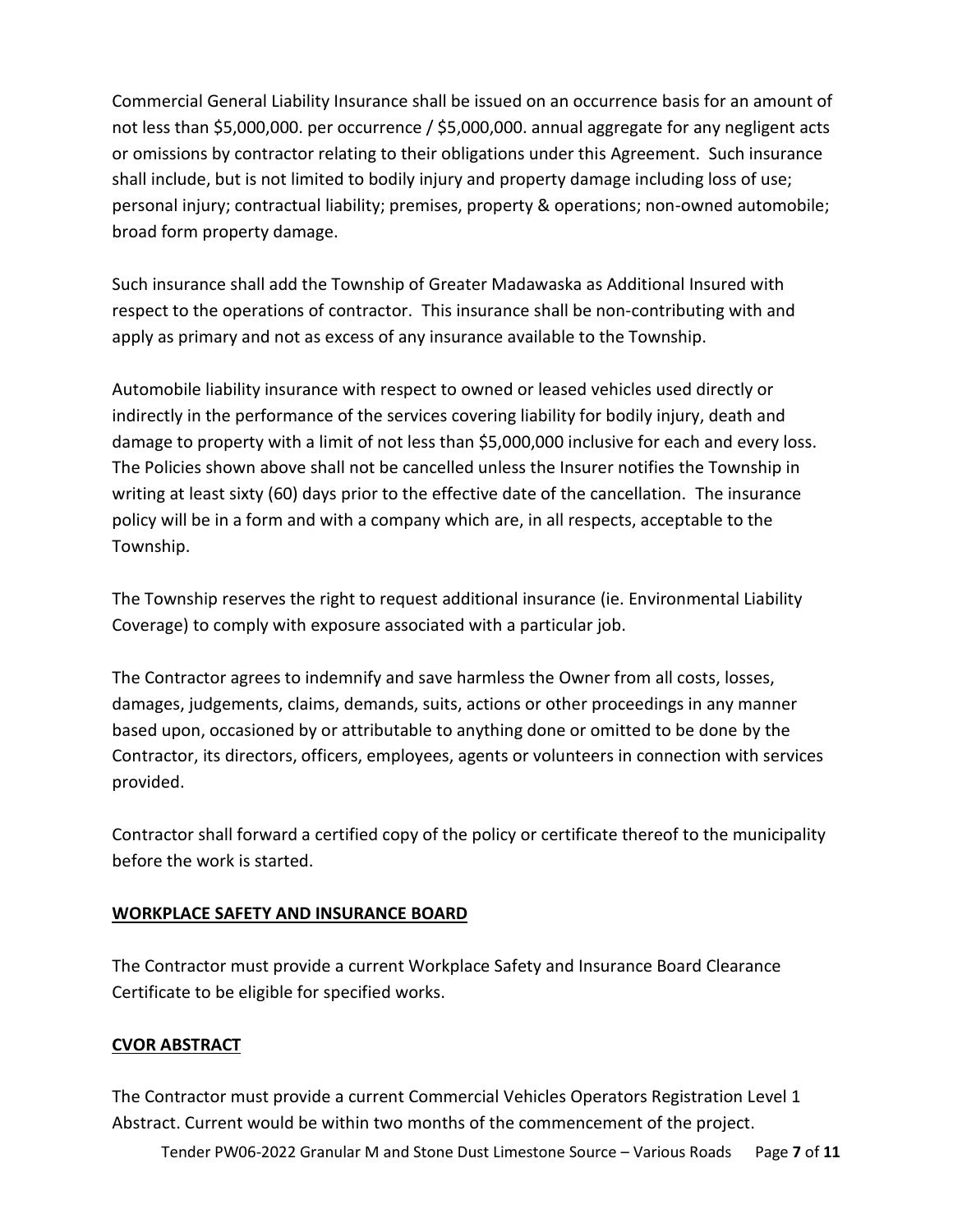## **REGULATIONS**

The Contractor shall abide, if applicable, by the requirements of the Industrial Standards Act, the Employment Standards Act and any other Acts or By-Laws, which are relative to the performance of the work.

#### **ENGINEERING OR ROAD FOREMAN**

Means the Council of the Municipality or such other person, partnership or corporation as may be authorized by the Council to act on their behalf in any particular capacity.

## **DAMAGE BY VEHICLES AND OTHER EQUIPMENT**

If at any time, in the opinion of the Road Superintendent, damage is being done or is likely to be done to any highway or any improvement thereon by the Contractor's vehicle or other equipment whether licensed, the Contractor shall, on the direction of the Road Foreman and at the Contractor's own expense make changes in our substitutions for such vehicles or other equipment or shall alter loadings or shall in some other manner remove the cause of such damage to the satisfaction of the Road Superintendent.

## **LOADING OF MOTOR VEHICLES**

Where a vehicle is hauling material for use on the work under the contract, in whole or in part upon a public highway and where motor vehicles registration is required for such vehicle, the contractor shall not cause or permit such vehicle to be loaded beyond the legal limit as specified in the Highway Traffic Act, whether such vehicle is registered in the name of the Contractor or otherwise.

#### **MOVEMENT OF TRAFFIC**

It will be necessary to make provisions for the movement of vehicular traffic at all times and the Contractor will be responsible for performing the work so that the least inconvenience is caused to traffic. The Township will be responsible for signing the various work locations. Successful contractor will not be permitted to use Mill Street in Calabogie as a haul route.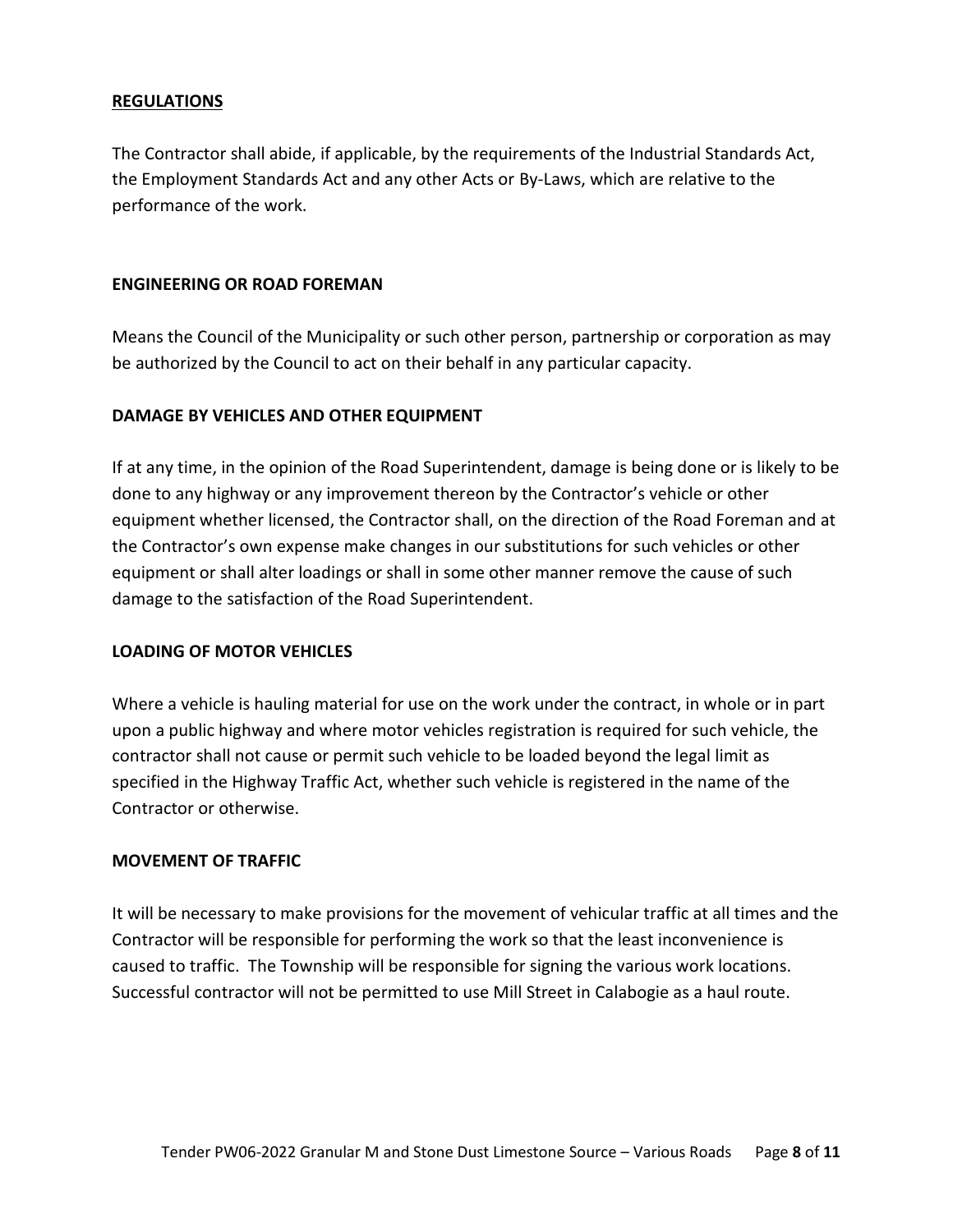#### **SPECIFICATIONS FOR GRANULAR MATERIAL**

#### **DESCRIPTION**

This specification covers the municipality's requirements for supplying, crushing as required, hauling, placing, spreading and shaping and stockpiling at specified municipal sites.

#### **MATERIALS**

Granular materials shall be of such quality that the petrographic number, as determined by petgrographic analysis shall not be greater than 250 for 7/8" and 5/8" crushed granular materials, Type B, C & M

| MTO Sieve   | MTO Sieve        | Granular<br>A | Granular<br>в | Granular<br>B | Granular<br>М | Select Subgrade<br>Material |
|-------------|------------------|---------------|---------------|---------------|---------------|-----------------------------|
| Designation | Designation      |               |               |               |               |                             |
|             |                  |               | Type I        | Type II       | 5/8"          |                             |
|             |                  |               |               |               |               |                             |
|             |                  |               |               |               |               |                             |
| 6"          | 150 mm           | N/A           | 100           | 100           | N/A           | 100                         |
| 11/2"       | 37.5 mm          | N/A           | N/A           | N/A           | N/A           | N/A<br>N/A                  |
| 1"          | 26.5 mm          |               | 100           | 50-100        | $50 - 100$    | N/A<br>50-100               |
| 3/4"        | 19 mm            | 85-100        | N/A           | N/A           | 100           | N/A                         |
|             |                  | 87-100*       |               |               |               |                             |
| 5/8"        | 16 mm            |               | N/A           | N/A           | 95-100        | N/A                         |
| 1/2"        | 13.2 mm          | 75-95*        | 65-90         | N/A           | N/A           | N/A<br>75-95                |
| 3/8"        | $9.5 \text{ mm}$ | 50-73         | N/A           | N/A           | 55-80         | N/A                         |
|             |                  | 60-83*        |               |               |               |                             |
| #4          | 4.75 mm          | 40-60*        | 35-55         | 20-100        | 20-55         | 35-55 20-100                |
| #16         | $1.18$ mm        | 40-60*        | 15-40         | 10-100        | 10-40         | 15-40 10-100                |
| #50         | 300 mm           | $5 - 22$      | $2 - 65$      | $5 - 22$      | $5 - 22$      | $5 - 95$                    |
| #100        | 150 mm           | N/A           | N/A           | N/A           | N/A           | $2 - 65$                    |
| #200        | 75 mm            | $2 - 8$       | $0 - 8$       | $0 - 10$      | $2 - 8$       | $0 - 25$                    |
|             |                  | $2 - 10**$    | $0 - 10**$    |               | $2 - 10**$    |                             |
|             |                  |               |               |               |               |                             |
|             |                  |               |               |               |               |                             |

#### **GRADATION REQUIRMENTS**

 **PERCENTAGE PASSING BY MASS**

## • Must be from a limestone source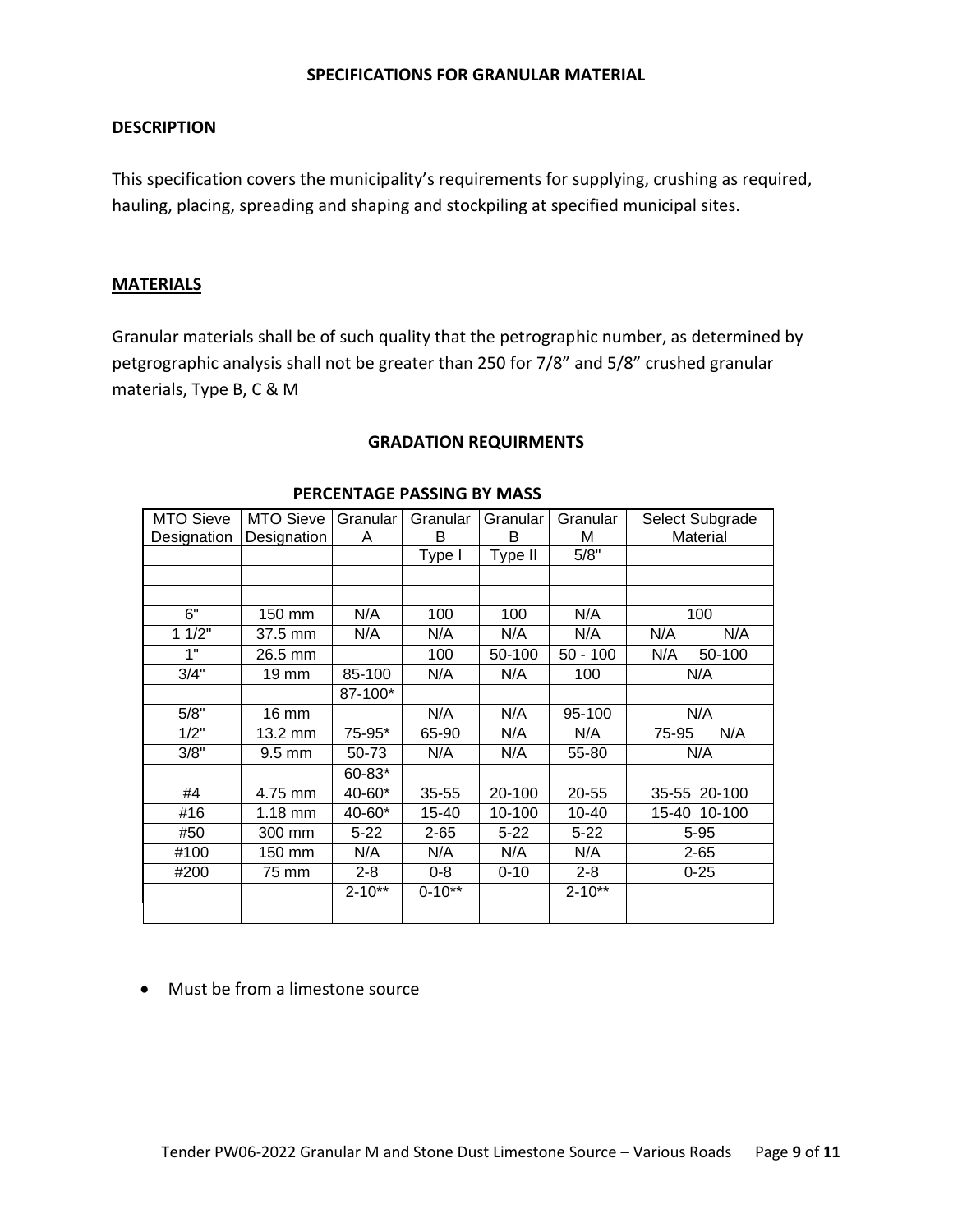#### **TABLE IIC**

# **GRANULAR M – GRADATION REQUIREMENTS LESS THAN FOUR SUBLOTS**

| M.T.O.<br><b>SIEVE</b><br><b>DESIGNATION</b> | <b>Two Sublots</b><br><b>MEAN &amp; Passing by Mass</b> | <b>Three Sublots</b> |  |
|----------------------------------------------|---------------------------------------------------------|----------------------|--|
| 19.0 mm                                      | 100                                                     | 100                  |  |
| 13.2 mm                                      | 73-97                                                   | 74-96                |  |
| 9.5 mm                                       | 53-82                                                   | 54-81                |  |
| 4.75 mm                                      | $33 - 57$                                               | 34-56                |  |
| 1.18 mm                                      | 13-42                                                   | 14-41                |  |
| 300 mm                                       | $3 - 24$                                                | $4 - 23$             |  |
| 75 mm                                        | $1.5 - 8.5(1.5 - 10.5)$ **                              | $2-8(2-10)**$        |  |

• Where the aggregate is obtained from a limestone source

## **CONSTRUCTION**

## **PLACING AND STOCKPILING**

The granular material shall be spread in a uniform layer by tailgating or equivalent means, over the road. Stockpiles shall be built in layers not to exceed three feet in depth, and each layer shall be completed over the entire area of the stockpile before beginning the next layer. Aggregates delivered in trucks to the stockpile shall be uniformly spot-dumped. Coning of the piles or spilling of material over the edges of the pile will not be permitted.

## **MEASUREMENT FOR PAYMENT**

Measurement for payment of granular materials will include only those materials incorporated into the work and accepted by the Road Superintendent.